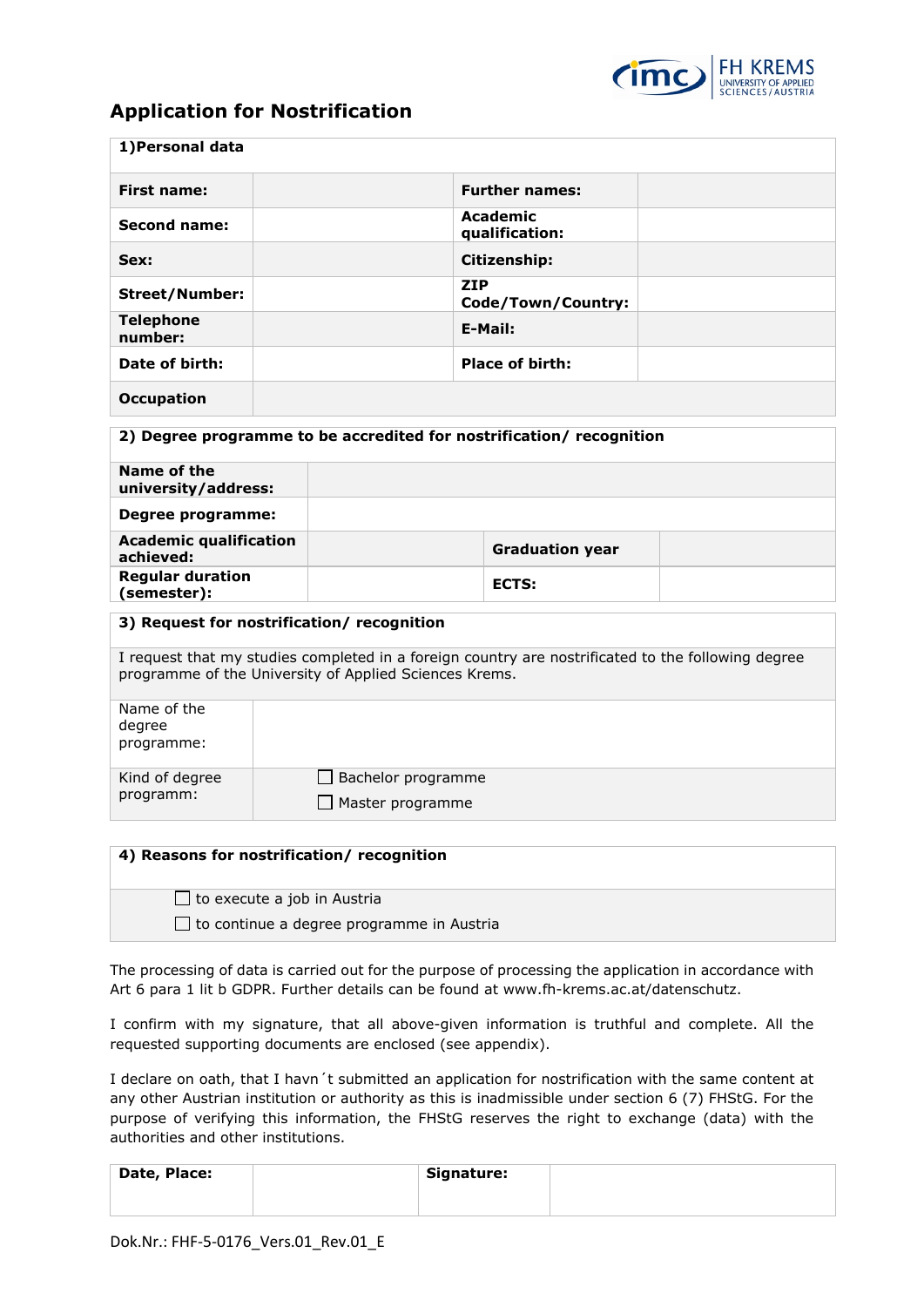

## **Nostrification appendices**

- 1. Proof that nostrification/recognition is necessary in order to execute a job/profession in Austria that imperatively requires the completion of an Austrian degree programme; proof that a university where you request admission imposes nostrification as an admission criteria.
- 2. Certificate of birth and in case of change of name also the particular document (for example certificate of marriage)
- 3. Certificate of citizenship or Passport
- 4. CV
- 5. Secondary school leaving certificate
- 6. Proof German B2 of the Common European Framework of Reference for Languages (CEFR )
- 7. Study plan and course descriptions of the studies you completed (record of study/ Index/ Curriculum),

Certificates of all completed exams including the name of the courses and length of the completed courses and exams (Transcript of Records, ECTS).

- 8. Certificates of practical trainings
- 9. Final certificate, Diploma Supplement (if existing)
- 10. On demand you have to submit one copy of your bachelor paper/master thesis or the abstract translated into German (information will be given separately).

All documents have to be submitted as legally attested copies and translated into German by a translator confirmed by oath. Your application of nostrification/recognition will only be processed after all necessary documents have been transmitted. All documents have to be translated and legally attested.

Please send the application and all of your documents by **registered mail** to:

IMC University of Applied Sciences Krems Chair of the Academic Board Piaristengasse 1 3500 Krems Austria

or per mail to: kollegium@fh-krems.ac.at

For the nostrification/recognition a fee of EURO 150,- must be paid. The demand for payment is made by the IMC FH Krems.

Bank details:

IMC University of Applied Sciences Krems Bank name: Raika Krems Account number: 10009 BLZ: 32397 IBAN: AT553239700000010009